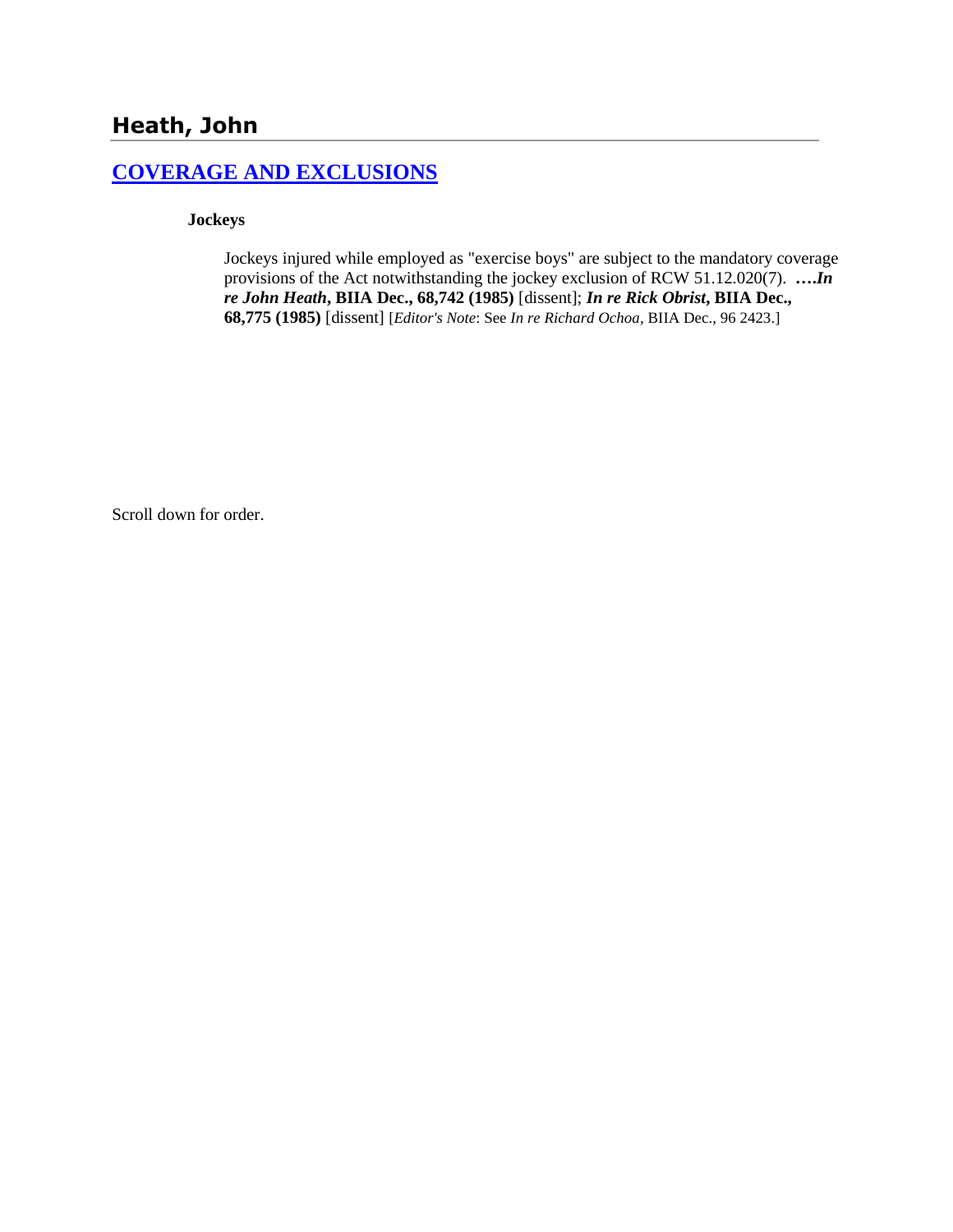### **BEFORE THE BOARD OF INDUSTRIAL INSURANCE APPEALS STATE OF WASHINGTON**

**IN RE: JOHN B. HEATH ) DOCKET NO. 68,742**

**CLAIM NO. J-405488 ) DECISION AND ORDER**

APPEARANCES:

Claimant, John B. Heath, by Delay, Curran, Thompson and Pontarolo, per Michael J. Pontarolo

Employer, Vaden Ash by None

Department of Labor and Industries, by The Attorney General, per Gayle E. Barry, Thomas Chapman, and William C. Dodge, Assistants

**)**

This is an appeal filed by the claimant on September 17, 1984 from an order of the Department of Labor and Industries dated September 4, 1984, which adhered to the provisions of an order dated April 27, 1984 wherein the Department rejected the claim on the basis that the claimant was a jockey participating in or preparing for race meets licensed by the Washington Horse Racing Commission, and the employer had not made provisions for coverage by means of elective adoption. **REVERSED AND REMANDED.**

## **DECISION**

Pursuant to RCW 51.52.104 and RCW 51.52.106, this matter is before the Board for review and decision on a timely Petition for Review filed by the Department of Labor and Industries to a Proposed Decision and Order issued on August 13, 1985 in which the order of the Department dated September 4, 1984 was reversed, and remanded to the Department with directions to accept the claim and provide benefits as required by the Industrial Insurance Act. We also consider this case with a companion appeal, In re Rick L. Obrist, Docket No. 68,775, which raises an identical issue.

The Board has reviewed the evidentiary rulings in the record of proceedings and finds that no prejudicial error was committed and said rulings are hereby affirmed.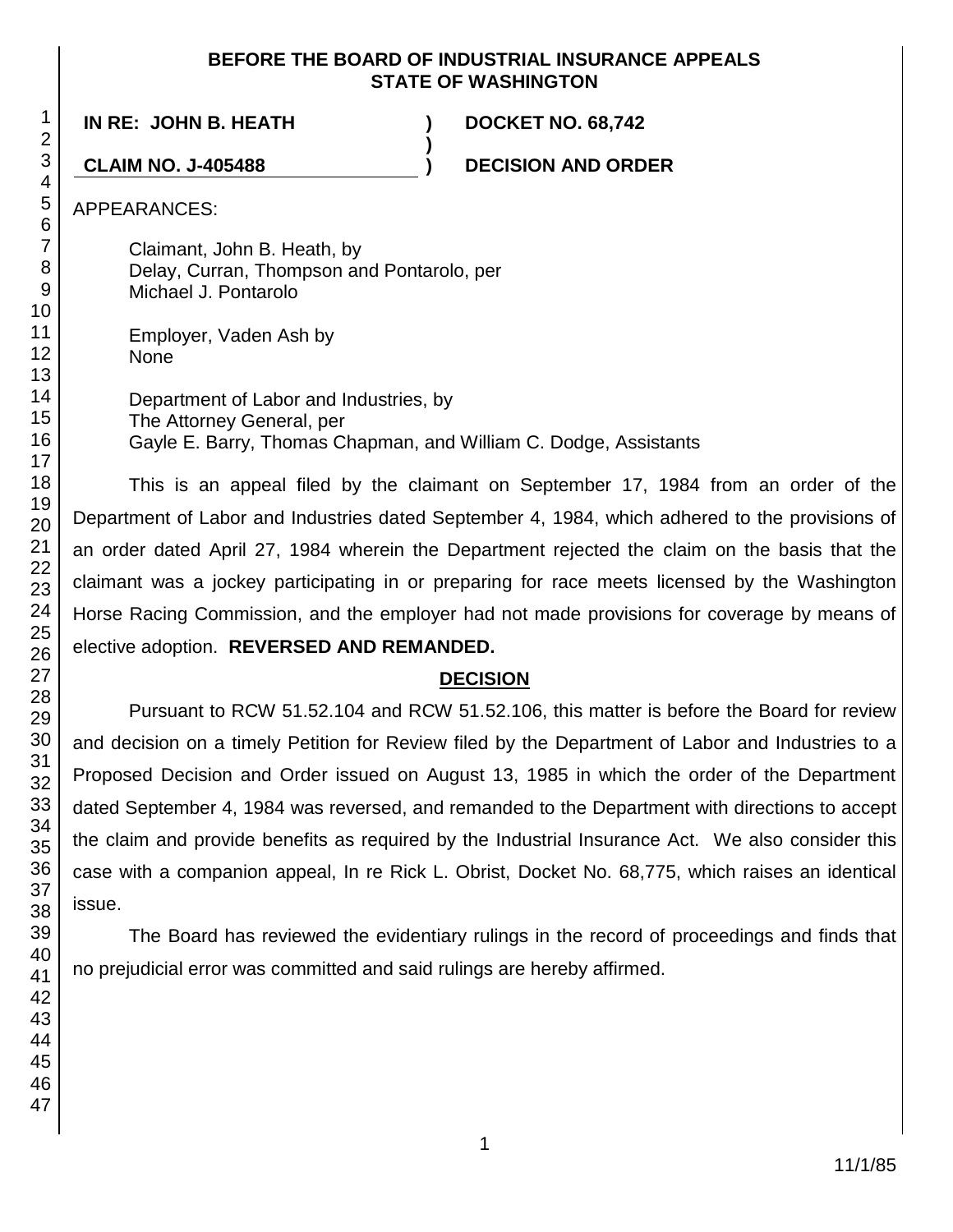The issue presented by this appeal and the evidence presented by the parties are, for the most part, adequately set forth in the Proposed Decision and Order. We have granted review merely to review the scope of the exclusionary language of RCW 51.12.020(8).

It appears that in adjudicating this case the Department has placed undue reliance on Mr. Heath's license as a jockey, rather than his actual work status. Analysis of the applicable administrative rules and statute confirms that it is the worker's working status, rather than his licensed status, which controls coverage.

To some extent the functions and responsibilities of jockeys and exercise boys overlap. Both have the responsibility of exercising and training a horse for racing. Up to two days before a race meet the exercise boy's responsibility is to provide a daily exercise regimen by galloping the horse. The horse is then "breezed" for the last two days. Normally the jockey only prepares the horse an hour before the race meet.

There is no question that RCW 51.12.020(8) excludes from mandatory coverage:

"jockeys while participating in or preparing horses for race meets . . ."

Nevertheless, jockeys may elect coverage and there are two classifications of risk categories in the event that such election is taken. WAC 296-17-739 (Classification 67-8) includes "racing jockeys" and "professional racing drivers", whereas WAC 296-17-731 (Classification 66-9) includes, among others, "exercise boys" and "jockeys . . . N.O.C." (not otherwise classified). Thus, the Department has recognized the different risks associated with a racing jockey as distinguished from a nonracing jockey. Thus, the mere fact that a worker is licensed as a jockey does not necessarily mean that he is properly classified for premium purposes as a racing jockey.

In passing RCW 51.12.020(8) the Legislature intended only to exclude mandatory industrial insurance coverage for persons qualified and employed as a jockey. It is clear that Mr. Heath's exercising of the horse on April 10, 1984 was part of a training regimen rather than in preparation for a race. Although this work may have been in violation of the rules and regulations of the Washington Horse Racing Commission, it does not change his employment status. Further, this analysis is consistent with the two distinct risk classifications provided for jockeys.

Accordingly, for the reasons discussed, we hereby adopt the Proposed Decision and Order reversing the Department order of September 4, 1984 with instructions to the Department to accept Mr. Heath's application for benefits.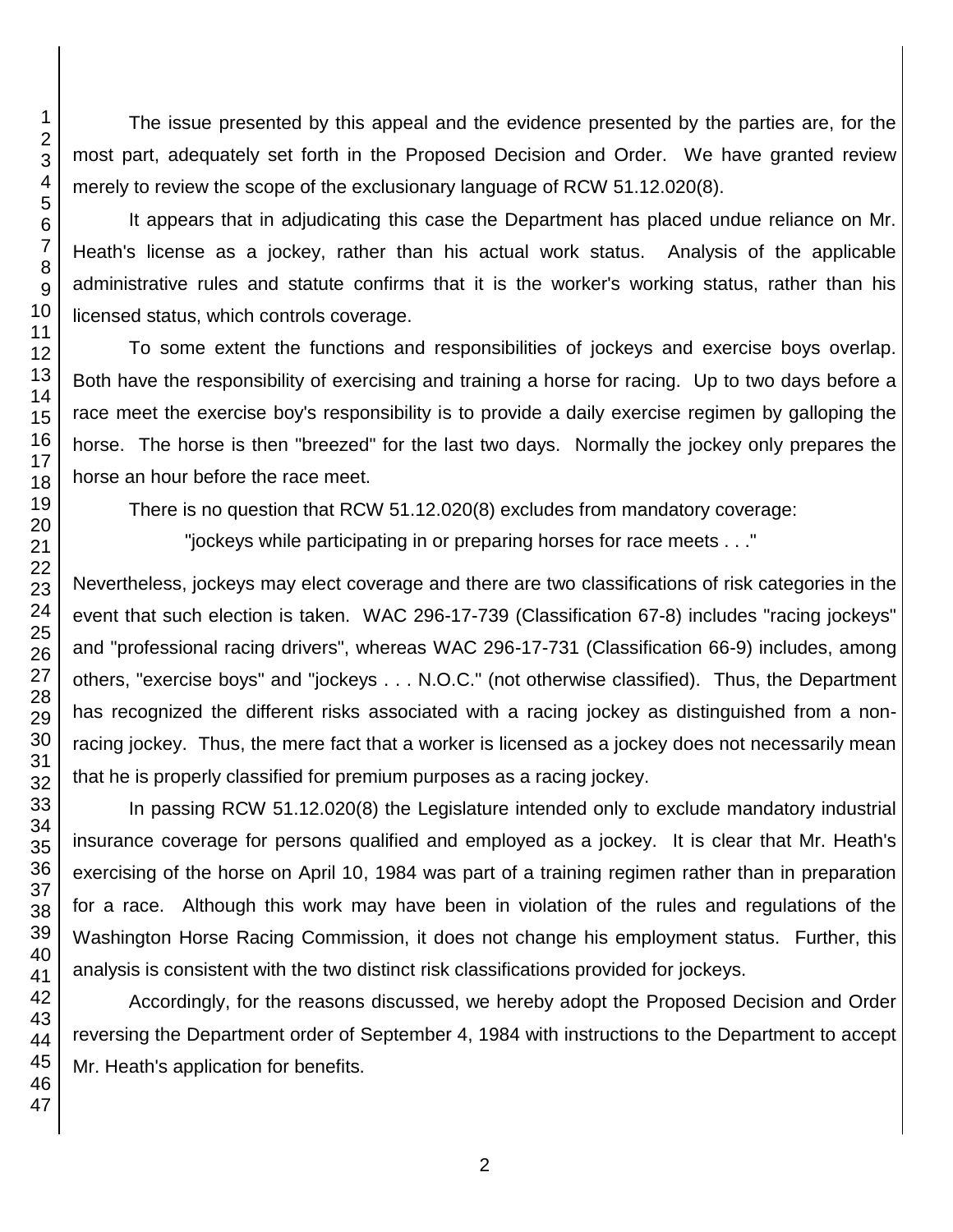The Proposed Findings, Conclusions and Order are hereby adopted as 1 this Board's final Findings, Conclusions and Order and are 2 incorporated herein by this reference.

It is so ORDERED.

Dated this 1st day of November, 1985.

## BOARD OF INDUSTRIAL INSURANCE APPEALS

/s/\_\_\_\_\_\_\_\_\_\_\_\_\_\_\_\_\_\_\_\_\_\_\_\_\_\_\_\_\_\_\_\_\_\_\_\_\_\_\_\_ GARY B. WIGGS Chairperson

/s/\_\_\_\_\_\_\_\_\_\_\_\_\_\_\_\_\_\_\_\_\_\_\_\_\_\_\_\_\_\_\_\_\_\_\_\_\_\_\_\_ FRANK E. FENNERTY, JR. Member

### **DISSENTING OPINION**

The Board majority is drawing an exceedingly fine line in saying that the claimant's exercising of the horse at the time of his injury "was part of a training regimen rather than in preparation for a race." Is there any doubt that the horse he was "training" was a race horse? What was he training the horse for, if it wasn't to "prepare" the horse for the horse races? Mr. Heath was "preparing" a horse for a "race meet" within the intent of RCW 51.12.020(8), regardless of whether or not he was at that time preparing the horse for a particular race in the race meet.

It is clear from the record -- and, indeed, a matter of common knowledge regarding the horse-racing industry -- that "jockeys", i.e., persons who ride race horses, perform that general function in various ways, whether riding the horse in the race itself, or "working" the horse a relatively short time before a race to prepare both the horse and rider for that race, or exercising race horses as part of an on-going training and conditioning regimen. Clearly, as the Board majority notes, these functions overlap, and there is a lot of inter-change of riders in going from one to another of these functions. I believe it was the intent of the horse racing industry -- and the legislative intent -- that the 1977 exclusion from mandatory industrial insurance coverage (1977 ex. sess., Ch. 323, Sec. 7) was to apply to all the above-described functions of race horse riding. That was the reason for the exclusionary phrase "preparing horses for", in addition to "participating in", race meets.

The fact that there are two different risk classifications, depending on whether the person is a "racing" jockey (Class 67-8) or is a "non-racing" jockey engaged in training and exercising horses (Class 66-9), is not material to the mandatory coverage issue. Allocation to the proper risk